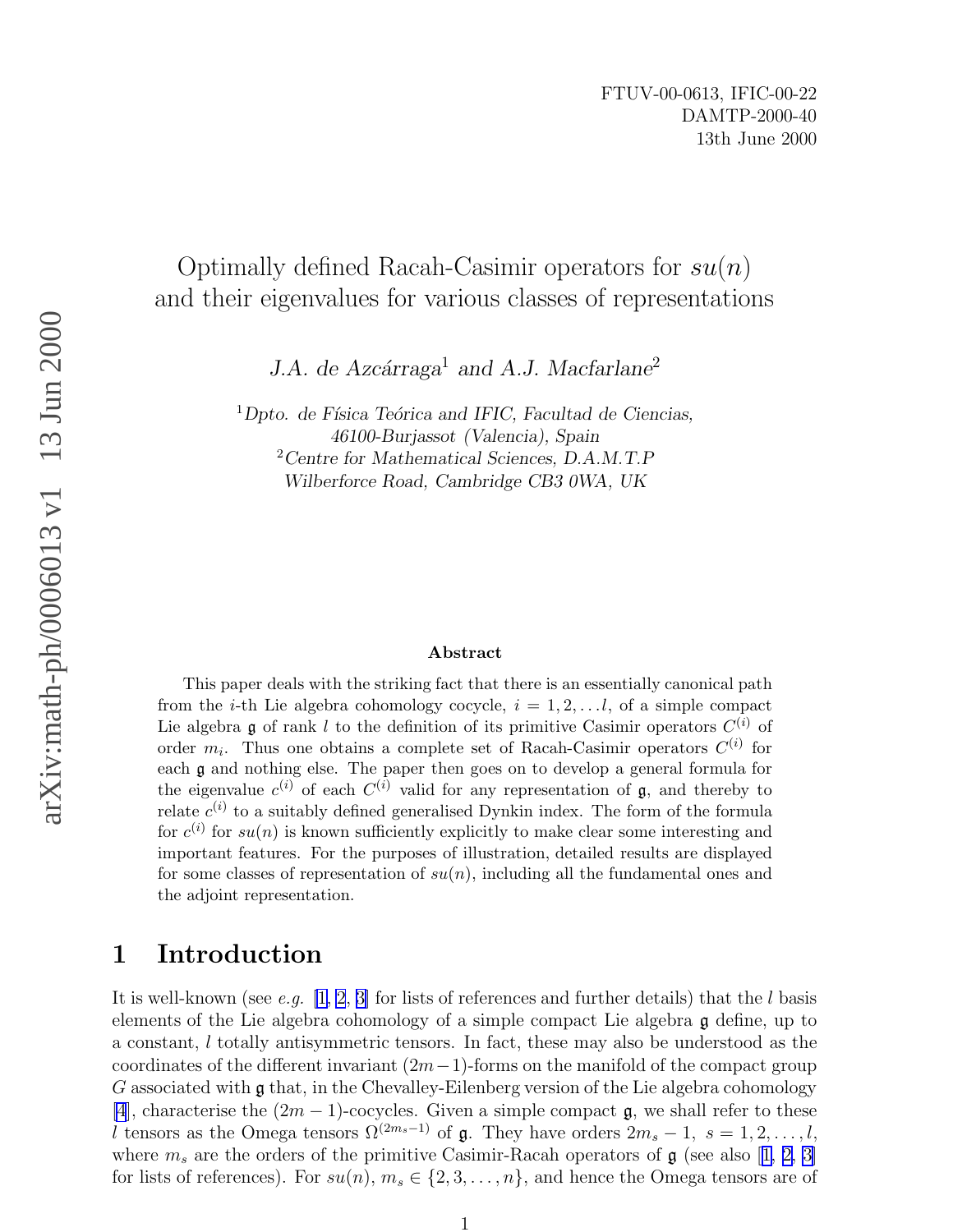<span id="page-1-0"></span>orders  $3, 5, \ldots (2l + 1)$ . There is an essentially canonical path from the Omega tensors of a given **g** that leads to the set of its l primitive Racah-Casimir operators  $C^{(m_s)}$ . Following this path [[2](#page-14-0)], the resulting set of Racah-Casimir operators  $C^{(m_s)}$  (represented by invariant symmetric tensors  $t^{(m_s)}$  of order  $m_s$ ) is optimally defined in the sense that it contains one member for each required order  $m_s$  and nothing else. The procedure allows for the appearance of no  $C^{(m_s)}$  other the l primitive ones: any formal attempt to define  $C^{(m)}$  for, say,  $su(n)$  for  $m > n$  simply produces a vanishing result. Since this paper concentrates on  $su(n)$ , we shall not worry about the refinements that are needed to deal explicitly with all the invariants of the even orthogonal algebras  $\mathfrak{g} = D_l$ , where the Pfaffian enters the picture. Nor will the subsequent discussion make explicit the qualifications that may be needed to cover the exceptional algebras.

The paper proceeds from the definition of a complete set of primitive Racah-Casimir operators for **g** to a new general result for the eigenvalues  $c^{(m_s)}(D)$  of  $C^{(m_s)}(D)$  for a generic representation D

$$
X_i \mapsto D(X_i) \tag{1}
$$

of the Lie algebra

$$
[X_i, X_j] = i f_{ijk} X_k \tag{2}
$$

of  $\mathfrak g$ . We have here written  $f_{ijk}$  for the structure constants of  $\mathfrak g = su(n)$ . For this algebra, almost all of the technical machinery is at hand [[2,](#page-14-0) [5](#page-14-0)] to enable us to display explicitly the key features of our general result for  $c^{(m)}(D)$ . Obvious analogues of these results are applicable to all other g.

Our main result states that, for any representation  $D$ ,

$$
(\dim D) c^{(m_s)}(D) = 2^{1 - m_s} (gdi)^{(m_s)}(D) \ \Omega^{(2m_s - 1)^2}
$$
\n(3)

where

$$
\Omega^{(2m_s-1)^2} \equiv \Omega_{i_1...i_{2m_s-1}} \Omega_{i_1...i_{2m_s-1}} \quad , \tag{4}
$$

and  $(gdi)^{(m_s)}(D)$  is a number dependent on the order  $m_s$  of the Racah-Casimir, the representation D considered and  $\mathfrak{g}$ , or rather in the case of  $su(n)$ , on n. For the representation considered,  $(gdi)^{(m_s)}(D)$ ,  $s = 1, \ldots, l$ , is an acronym for s-th generalised Dynkin index for the representation  $D$  considered and its use in  $(3)$  is discussed below. What is special about  $su(n)$  is that  $\Omega^{(2m_s-1)^2}$  is known explicitly for all n and for all  $2 \leq m \leq n$  (from now on, we drop the subindex  $s = 1, \ldots, l$  in  $m_s$ ). From [\[5\]](#page-14-0) we quote

$$
\Omega^{(2m-1)^2} = \frac{2^{2m-3}}{(2m-2)!} n \prod_{r=1}^{m-1} (n^2 - r^2)
$$
\n(5)

$$
= \frac{4}{(2m-2)(2m-3)} \Omega^{(2m-3)^2} . \tag{6}
$$

Eq. (5) exhibits features of (3) which we believe apply equally well to all other  $\mathfrak{g}$ . Eq. (5) shows that  $\Omega^{(2m-1)} \neq 0$  and hence  $\Omega^{(2m-1)}$  is non-vanishing only of  $m \leq n$ . In other words the primitive  $(2m - 1)$ -cocycle exists only for  $m \leq n$  as known from Lie algebra cohomology, and (3) gives a null result for  $c^{(m)}(D)$  only when  $n < m$ . The power of two in (3) has been chosen, as far as we know it to be necessary, to ensure that, as is customary for an index,  $(gdi)^{(m)}(D)$  takes on only integral values. In the case of  $m = 2$  and the familiar Dynkin index itself [[6\]](#page-14-0), (3) takes on its standard form (see e.g. [[7\]](#page-14-0))

$$
(gdi)^{(2)}(D) = \frac{2 \dim D}{n \dim \mathfrak{g}} c^{(2)}(D) , \qquad (7)
$$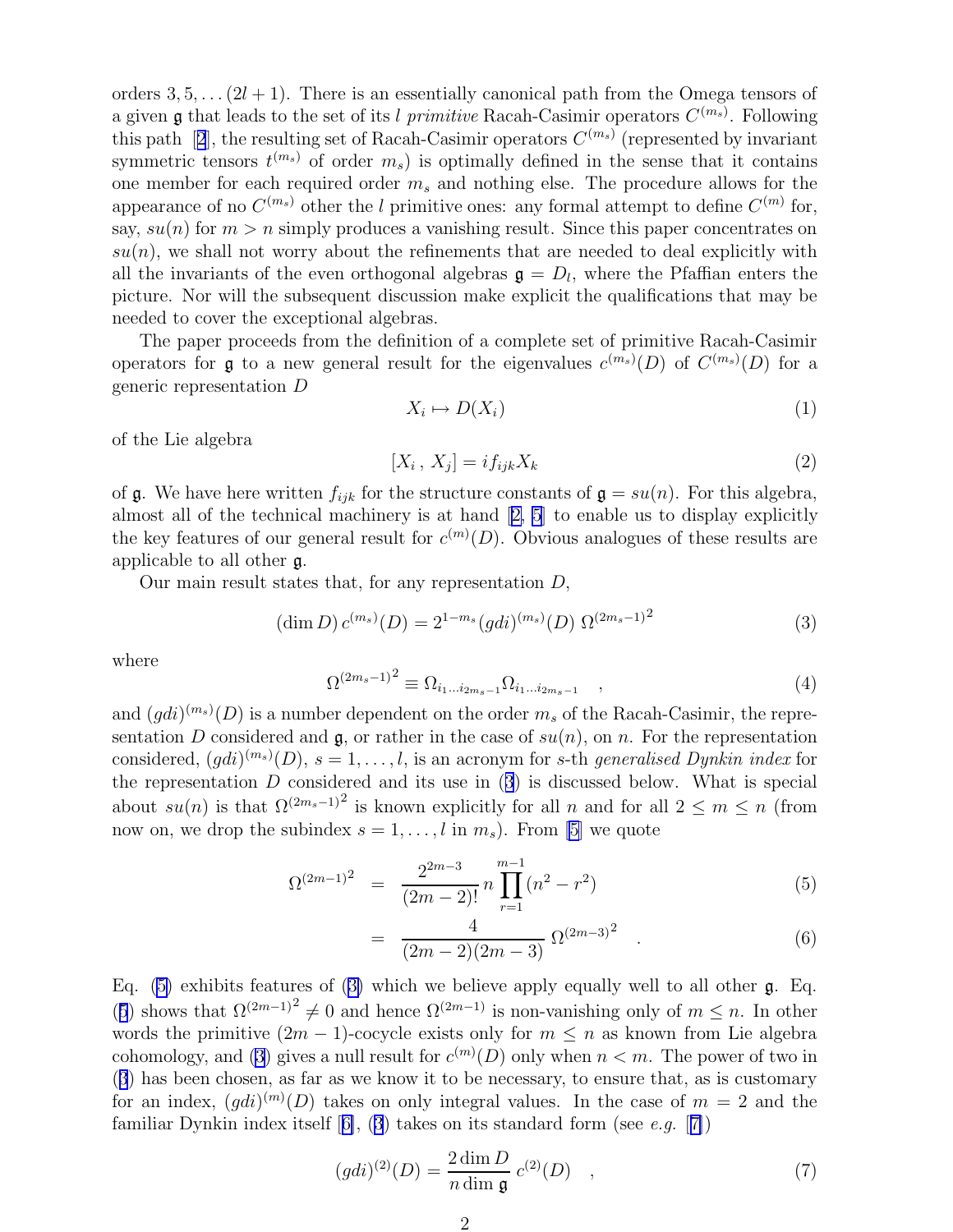<span id="page-2-0"></span>using  $f_{ijk}f_{ijk} = \Omega^{(3)}^2 = n(n^2 - 1) = n \dim (su(n))$ . The factor n in the denominator of ([7](#page-1-0)) reflects the fact that for uniformity (in m) of our definitions of the various  $C^{(m)}$  for  $su(n)$ , we have defined the quadratic Casimir operator of  $su(n)$  as

$$
C^{(2)} = nX_iX_i \quad , \quad i = 1, \dots, n-1 \quad , \tag{8}
$$

see Sec. 2.3. For higher values of  $m$  there is less agreement as to how the Casimir operators  $C^{(m)}$ , and hence the  $(gdi)^{(m)}(D)$ , should be defined. We have argued that our definition of the former is optimal, featuring as it does t-tensors [[2\]](#page-14-0) and Omega tensors that are in one-to-one correspondence with the cohomology cocycles of  $su(n)$ . This is tantamount to asserting that the Omega tensors are the fundamental entities (in fact,  $\Omega^3$  is given by the structure constants of the algebra themselves), and our definition of Casimir operators follows from this and reflects it too. A good recent account of the role of, and of one way of defining, generalised Dynkin indices, which were originally introduced in [[8\]](#page-14-0), is [[9\]](#page-14-0), which refers to earlier papers [\[10\]](#page-14-0) [\[11\]](#page-14-0). The paper [\[9\]](#page-14-0) also emphasises the role of 'orthogonal' tensors –in essence our t-tensors– making reference to [\[2\]](#page-14-0) in this context, and attributing the recognition of the importance of orthogonality to the definition of generalised Dynkin indices to [[8\]](#page-14-0). Ref. [\[9](#page-14-0)] contains extensive tabulations of generalised Dynkin indices, as does [[12\]](#page-15-0). Another useful discussion of indices is contained in [[16](#page-15-0)], which aims, as we do here, at getting results for all  $su(n)$  valid for all n, using procedures –Cvitanovic's birdtrack methods– that are there also applied to other g. Our work differs from that of the papers just cited in that it emphasises the central role of the Omega-tensors, and employs a definition of indices that follows from this viewpoint. In view of ([5](#page-1-0)) we believe that a significant amount of new information is contained in our work. We would further wish to advocate that ([3](#page-1-0)) –the formula for the eigenvualue  $c^{(m)}(D)$  of the Racah-Casimir operator of oder  $m$ - be seen as the result of primary importance. The  $(gdi)^{(m)}(D)$  are merely numbers, knowledge of which is required to complete the determination of the  $c^{(m)}(D)$ . Thus while the number  $(gdi)^{(m)}(D)$  in some sense characterises the eigenvalue  $c^{(m)}(D)$ , general  $su(n)$  formulas for  $(gdi)^{(m)}(D)$  do not automatically exhibit the restrictions on  $n$  necessary for their applicability. Thus, for the adjoint represention  $ad$ , see below, of  $su(n),$ 

$$
(gdi)^{(4)}(ad) = 2n\tag{9}
$$

But this applies *only* when  $n \geq 4$ , since ([3](#page-1-0))–[\(5\)](#page-1-0) show that  $c^{(4)}(D)$  equals zero for any D for  $n = 2, 3$ , as it should do, since  $\mathcal{C}^{(4)}$  is absent for these *n*-values. See also comments following ([70\)](#page-9-0) and ([103\)](#page-12-0) below.

The paper turns next to providing some illustrations of the results that are contained within [\(3](#page-1-0)). We wish to deduce the values of  $(gdi)^{(m)}(D)$  for various m and representations D, obtaining results from a single computation that are valid for all  $n$ . For this purpose we consider the following classes of representations of  $su(n)$ . We will use the notation  $\mathcal{F}^s$ for  $s = 1, 2, \ldots, l$ , for the fundamental representations of  $su(n)$  of rank  $l = n - 1$  (writing also  $\mathcal{F} \equiv \mathcal{F}^1$  for the defining representation), and denote the adjoint representation of the algebra by ad.

• The defining representation of  $su(n)$ , F  $\mathcal{F} = (1, 0, \dots, 0)$  and is given by

$$
X_i \mapsto \frac{1}{2}\lambda_i \equiv \mathcal{F}_i \quad , \tag{10}
$$

where the  $\lambda_i$  are the standard Gell-Mann matrices of  $su(n)$  [[13\]](#page-15-0). Using results from [\[5\]](#page-14-0), we can show by a single calculation that

$$
(gdi)^{(m)}(\mathcal{F}) = 1\tag{11}
$$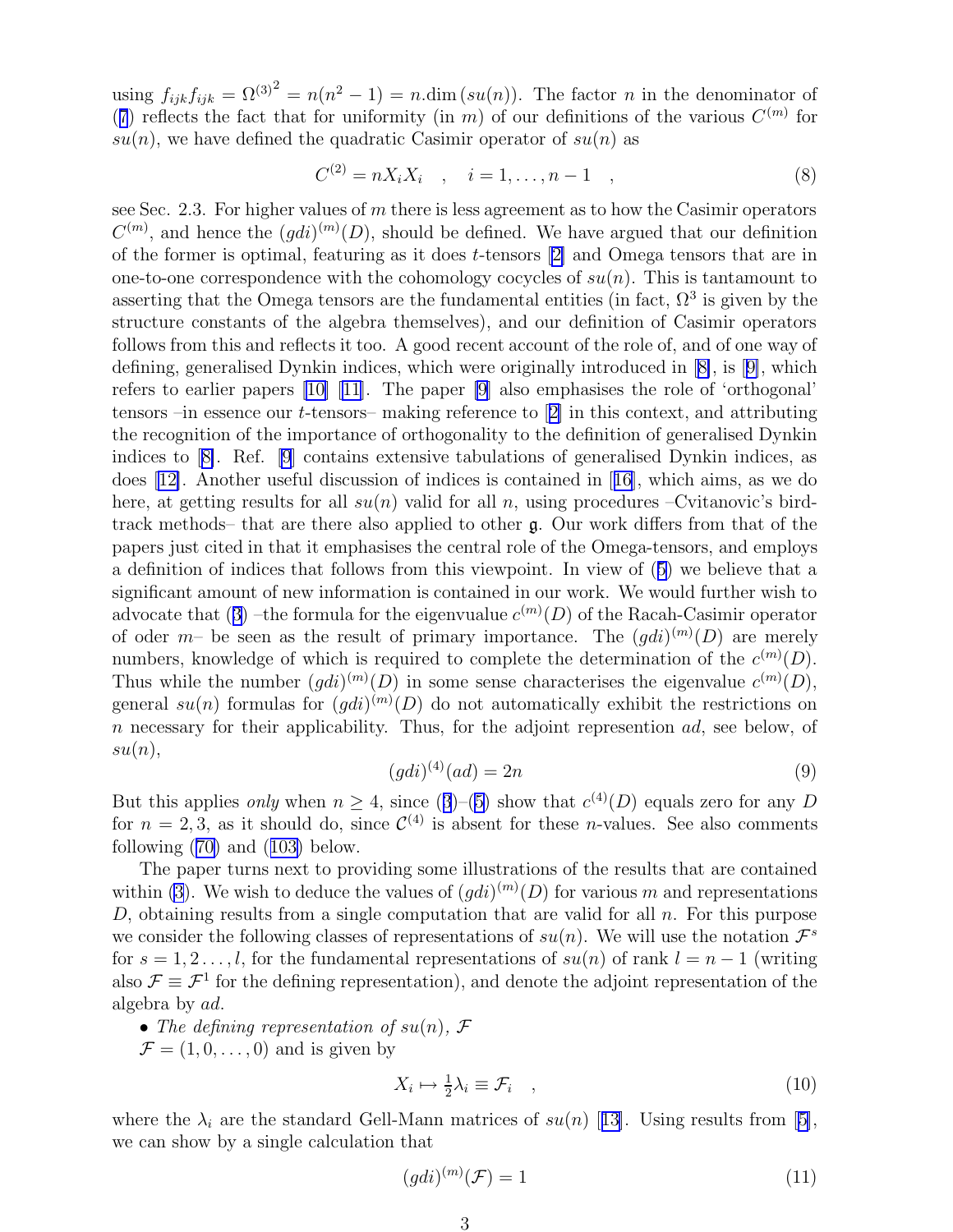for all n and for all  $m \leq n$ . This simple general result offers some indication of the appropriateness of our definition of  $(gdi)^{(m)}$ .

• The *adjoint representation ad of su(n)* 

In Dynkin coordinates  $ad = (1, 0, \ldots, 1)$  (see e.g. [[7\]](#page-14-0)) and it is given by

$$
X_i \mapsto ad(X_i) \equiv ad_i , \quad (ad_i)_{jk} = -if_{ijk} . \tag{12}
$$

We show that  $(gdi)^{(m)}(\mathcal{F})=0$  for all odd m for all n, and give results for  $m=2,4$  and 6, on the basis of one calculation for each of these three  $m$  values.

• The representation  $\mathcal D$  of  $\mathfrak g = su(n)$ 

Let  $\mathcal D$  denote the representation of  $\mathfrak g$  built [\[14\]](#page-15-0) [[15\]](#page-15-0) using the set of hermitian Dirac matrices of a euclidean space of dimension dim  $\mathfrak{g} = r$ . The representation D is defined by means of

$$
X_i \mapsto \mathcal{D}(X_i) \equiv S_i = -\frac{1}{4} i f_{ijk} \gamma_j \gamma_k \quad , \tag{13}
$$

in terms of Dirac matrices such that

$$
\{\gamma_i\,,\,\gamma_j\} = 2\delta_{ij} \quad ; \tag{14}
$$

hence,  $\mathcal{D}$  has dimension  $2^{[r/2]}$  ([x] denotes the integral part of x). Unlike all the other representations that we treat  $\mathcal D$  is reducible; it describes the direct sum of a number of copies of the irreducible representation of g whose highest weight is the principal Weyl vector  $\delta = \frac{1}{2}$  $\frac{1}{2}\sum_{\alpha>0}\alpha$ , *i.e.* half the sum of the positive roots of  $su(n)$ , given by  $\delta=(1,\ldots,1)$ in Dynkin coordinates. This representation has dimension  $2^{(r-l)/2}$ . The actual number of copies of  $\delta$  in  $\mathcal{D}$  is  $2^{[l/2]}$ . It follows that  $\dim \mathcal{D} = 2^{[l/2]} 2^{(r-l)/2} = 2^{[r/2]}$ . We restrict to  $\mathfrak{g} = su(n)$ , for which  $l = n - 1$  and  $r = n^2 - 1$ . We show that  $(gdi)^{(m)}(\mathcal{D})$  is zero for all odd m for all  $su(n)$ , and give explicit results for  $m = 2$  and  $m = 4$  only.

• The l fundamental representations  $\mathcal{F}^s$  and the irrep  $\mathcal{S}_p = (p, 0, \ldots, 0)$ .

By dealing with the completely symmetrised and also the completely antisymmetrised direct products of p copies of the defining representation  $\mathcal{F}$ , we derive results for the representations of  $su(n)$  with Dynkin coordinates  $(p, 0, \ldots, 0)$ , and for the fundamental representations  $\mathcal{F}^s$ ,  $s = 1, 2, ..., n - 1$ . For the latter, we give all indices for all  $\mathcal{F}^s$  for  $n = 3, 4, 5$  and 6. Bird-track methods [[16](#page-15-0)] are employed here.

The material of this paper is organised as follows. Sec. 2 two gives a brief description of the various families of  $su(n)$  tensors, including the Omega tensors, that are involved in the build up to the definition of Casimir operators. To some extent this reviews our earlier paper [\[2](#page-14-0)], where detailed references to previous studies of Casimir operators may be found. In Sec. 3, we derive and discuss the key result ([3\)](#page-1-0). In Sec. 4, we turn to the illustration of ([3\)](#page-1-0) for the classes of  $su(n)$  representations just listed.

The interest of this paper in the eigenvalues of Casimir operators has been in the context of generalised Dynkin indices, because our approach brings these in completely naturally. There are however other sources of information on the subject. There is [[17\]](#page-15-0) where valuable explicit formulas are given for all Casimir operators of all classical algebras and also for  $g_2$ , while [\[18](#page-15-0)] addresses the problem for other exceptional algebras.

## 2 Definitions of tensors and Racah-Casimir operators

#### 2.1 The d-tensors

This is a family of symmetric tensors first defined by Sudbery [[19](#page-15-0)]. The definition sets out from the standard Gell-Mann totally symmetric third order tensor  $d_{ijk}$  that exists for all  $n \geq 3$  and is traceless  $d_{ijk}\delta_{ij} = 0$ . Higher order tensors in the family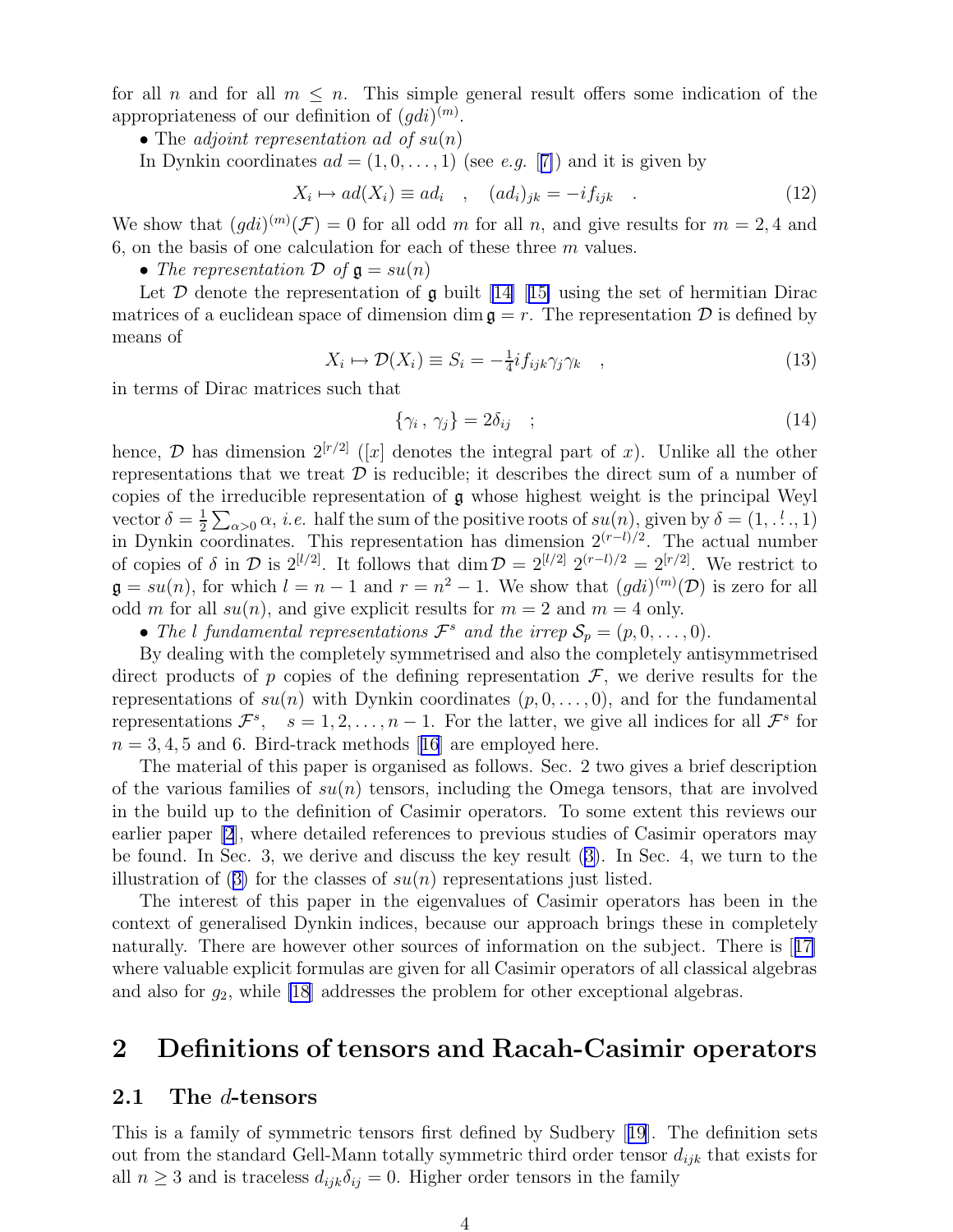$$
d_{(i_1,\ldots,i_r)}^{(r)} \quad , \tag{15}
$$

are defined recursively by symmetrising

$$
d_{i_1,\dots,i_r}^{(r)} = d_{i_1,\dots,i_{r-2}j}^{(r-1)} d_{j i_{r-1} i_r}^{(3)}, \qquad (16)
$$

over all its  $i_1, \ldots, i_r$  indices. Round brackets here denote symmetrisation with unit weight. Thus

$$
d_{(ijk)}^{(3)} = d_{ijk}
$$
  
\n
$$
d_{(ijkl)}^{(4)} = \frac{1}{3}(d_{ijp}d_{pkl} + d_{jkp}d_{pil} + d_{kip}d_{pjl})
$$
\n(17)

Sometimes it is useful to refer to  $d_{ij}^{(2)} = \delta_{ij}$  as the rank two member of the family.

### 2.2 The Omega tensors

Using the mentioned correspondence between  $(2m - 1)$ -cocycles and  $\Omega^{(2m-1)}$  tensors, we have (see, e.g. [\[1](#page-14-0), [2](#page-14-0)] for the structure of these expressions)

$$
\Omega_{ijk}^{(3)} = f_{ijk} = f_{aij}d_{(ak)}^{(2)} , \qquad (18)
$$

$$
\Omega_{ijkpq}^{(5)} = f_{a[ij} f^b{}_{kp]} d^{(3)}_{(abq)} \quad , \tag{19}
$$

$$
\Omega_{ijkpqrs}^{(7)} = f_{a[ij} f^b{}_{kp} f^c{}_{qr]} d^{(4)}_{(abcs)}, \qquad (20)
$$

and in general

$$
\Omega_{i_1 j_i \dots i_{m-1} j_{m-1} k}^{(2m-1)} = f^{k_1}{}_{[i_1 j_1} \dots f^{k_{m-1}}{}_{i_{m-1} j_{m-1}]} d_{(k_1 \dots k_m)}^{(m)} \tag{21}
$$

Here square brackets indicate unit weight antisymmetrisation over all the surrounded indices. The structure of  $\Omega^{(2m-1)}$  above is general for any  $\mathfrak{g}$ ; what makes it specific to  $su(n)$  are the orders  $(3, 5, \ldots, (2l + 1))$ , and of course the fact that the f's are the  $su(n)$ ones. One may check explicitly that  $\Omega^{(2m-1)}$  tensor is fully antisymmetric in all its  $(2m-1)$ indices  $(i_1j_1i_2j_2 \tldots i_{m-1}j_{m-1}k)$ , even if only the first  $(2m-2)$  indices are antisymmetrised by actual square brackets. The position of the indices in this paper is without metric signifance. Since  $\mathfrak g$  is compact and its generators are hermitian, we may take the Killing metric as the unit matrix, and so the raising of indices may just serve to remove them from the sets of indices that are subject to antisymmetrisation (or symmetrisation).

A detailed account of the properties of Omega tensors has recently been prepared [\[5\]](#page-14-0). The extensive compilation of results contained in [[5\]](#page-14-0) includes the important formula ([5\)](#page-1-0), together with its derivation. As noted above, [\(5\)](#page-1-0) makes clear that  $\Omega^{(2m-1)}$  is absent for  $su(n)$  whenever  $m > n$ .

#### 2.3 The t-tensors

Following  $[2]$  $[2]$  $[2]$  we review some properties of this family of totally symmetric and totally tracelsss tensors  $t^{(m)}$  for  $su(n)$ . The definitions are

$$
t_{ak}^{(2)} = \Omega_{ijk}^{(3)} f_{ija} \quad , \tag{22}
$$

$$
t_{abm}^{(3)} = \Omega_{ijklm}^{(5)} f_{ij} t_{klb} , \qquad (23)
$$

$$
t_{abcd}^{(4)} = \Omega_{ijklmpq}^{(7)} f_{ija} f_{klb} f_{mpc} \quad , \tag{24}
$$

$$
t_{abcds}^{(5)} = \Omega_{ijklmpqrs}^{(9)} f_{ija} f_{klb} f_{mpc} f_{qrd} \quad , \tag{25}
$$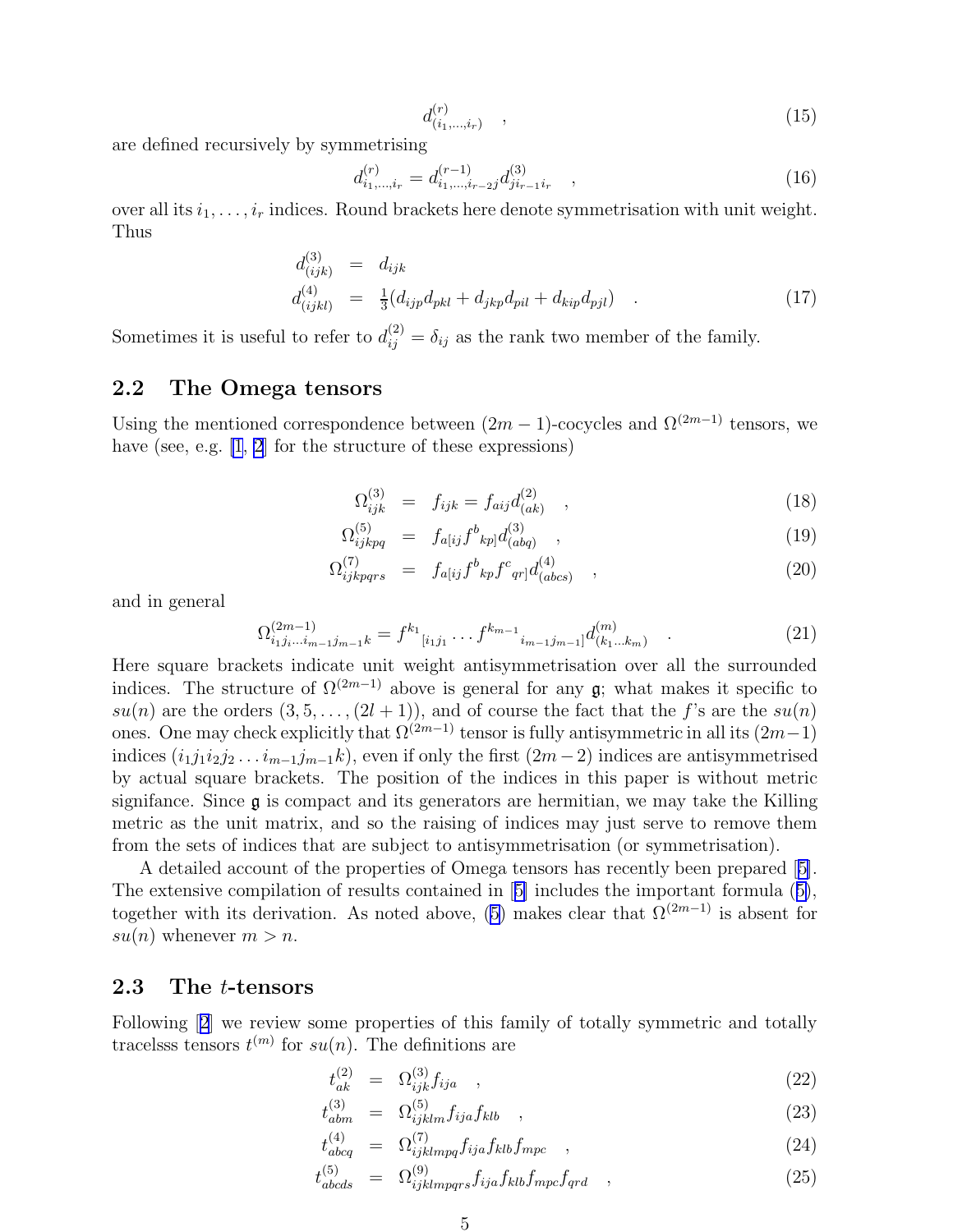<span id="page-5-0"></span>and in general

$$
t_{k_1...k_m}^{(m)} = \Omega_{i_1j_1...i_{m-1}j_{m-1}k}^{(2m-1)} f_{i_1j_1k_1} \dots f_{i_{m-1}j_{m-1}k_{m-1}} \quad . \tag{26}
$$

It follows from definition (26) that the tensor  $t^{(m)}$  is fully symmetric ([\[2\]](#page-14-0), lemma 3.2)

We do not make extensive use of explicit expressions for the  $t$ -tensors, but it is useful to note results from [\[2](#page-14-0), [5](#page-14-0)]

$$
t_{ij}^{(2)} = n\delta_{ij} \quad , \tag{27}
$$

$$
t_{ijk}^{(3)} = \frac{1}{3}n^2 d_{ijk} \quad , \tag{28}
$$

$$
t_{ijkl}^{(4)} = \frac{1}{15} (n(n^2+1)d_{(ijkl)}^{(4)} - 2(n^2-4)\delta_{(ij}\delta_{kl)}) \quad , \tag{29}
$$

$$
t_{ijklm}^{(5)} = \frac{n}{135}((n(n^2+5)d_{(ijklm)}^{(5)} - 2(3n^2-20)d_{(ijk}\delta_{lm)})
$$
 (30)

We have adjusted the normalisations in  $(27)$ – $(30)$  by excluding some powers of two present in  $(6.12)$ – $(6.14)$  of [[2\]](#page-14-0). The t-tensors are 'orthogonal' among themselves, which means that the maximal contraction of a  $t^{(m)}$  with a tensor  $t^{(m')}$  of different order yields zero. This implies, in particular, that  $t^{(m)}$  is traceless with respect any two indices. In the simplest, third order case, eq. (28), this is just the well known property  $d_{ikk} = 0$ . For order four,  $t^{(4)}$ , this means that

$$
t_{ijkl}^{(4)}\delta_{ij} = 0 \quad , \quad t_{ijkl}^{(4)}d_{ijk} = 0 \quad . \tag{31}
$$

But, since the trace formulas for  $d$ -tensors give

$$
d_{(ijkl)}^{(4)} d_{ijm} = \frac{2}{3} \frac{(n^2 - 8)}{n} d_{klm} \quad , \tag{32}
$$

we learn that the non-trivial result for the non-maximal contraction

$$
t_{ijkl}^{(4)} d_{ijm} = \frac{2}{45} n^2 (n^2 - 9) d_{klm} \quad , \tag{33}
$$

holds, although it collapses to zero, as it ought, for  $n = 3$ . Also (33) yields the second part of (31) when one makes the contraction  $k = m$ . For order five, the orthogonality of the t-tensors means that

$$
t_{ijklm}^{(5)}t_{ij}^{(2)} = 0 \quad , \quad t_{ijklm}^{(5)}t_{ijk}^{(3)} = 0 \quad , \quad t_{ijklm}^{(5)}t_{ijkl}^{(4)} = 0 \quad , \tag{34}
$$

and so on.

One way to see that the t-tensors, like the Omega tensors, are absent for  $m > n$  is to consider the fully contracted square of a generic t-tensor

$$
t^{(m)} = t^{(m)}_{k_1...k_m} t^{(m)}_{k_1...k_m} \t\t(35)
$$

This scalar quantity can be seen to contain the same product of factors as is seen in ([5\)](#page-1-0). Thus it is a polynomial in n that has factors which vanish whenever  $n < m$ . Actually the proof of this claim for the t-tensors was achieved for  $m \leq 5$  in [[2\]](#page-14-0), whereas ([5\)](#page-1-0) is proved in full generality in [\[5\]](#page-14-0), relatively speaking rather easily.

The d-tensors are less convenient than the t-tensors in that for  $su(n)$  they are welldefined for any order m, but are present as non-primitive tensors for  $m > n$ . However [\[19\]](#page-15-0) [\[2\]](#page-14-0) [[20](#page-15-0)] the unwanted or rather inessential d-tensors of higher orders can always be expressed in terms of the primitive set with  $m \leq n$ . For example for  $su(3)$  we have

$$
d_{(ijkl)}^{(4)} = \frac{1}{3} \delta_{(ij} \delta_{kl)} \quad , \tag{36}
$$

$$
d_{(ijklm)}^{(5)} = \frac{1}{3} \delta_{(ij} d_{klm)} \tag{37}
$$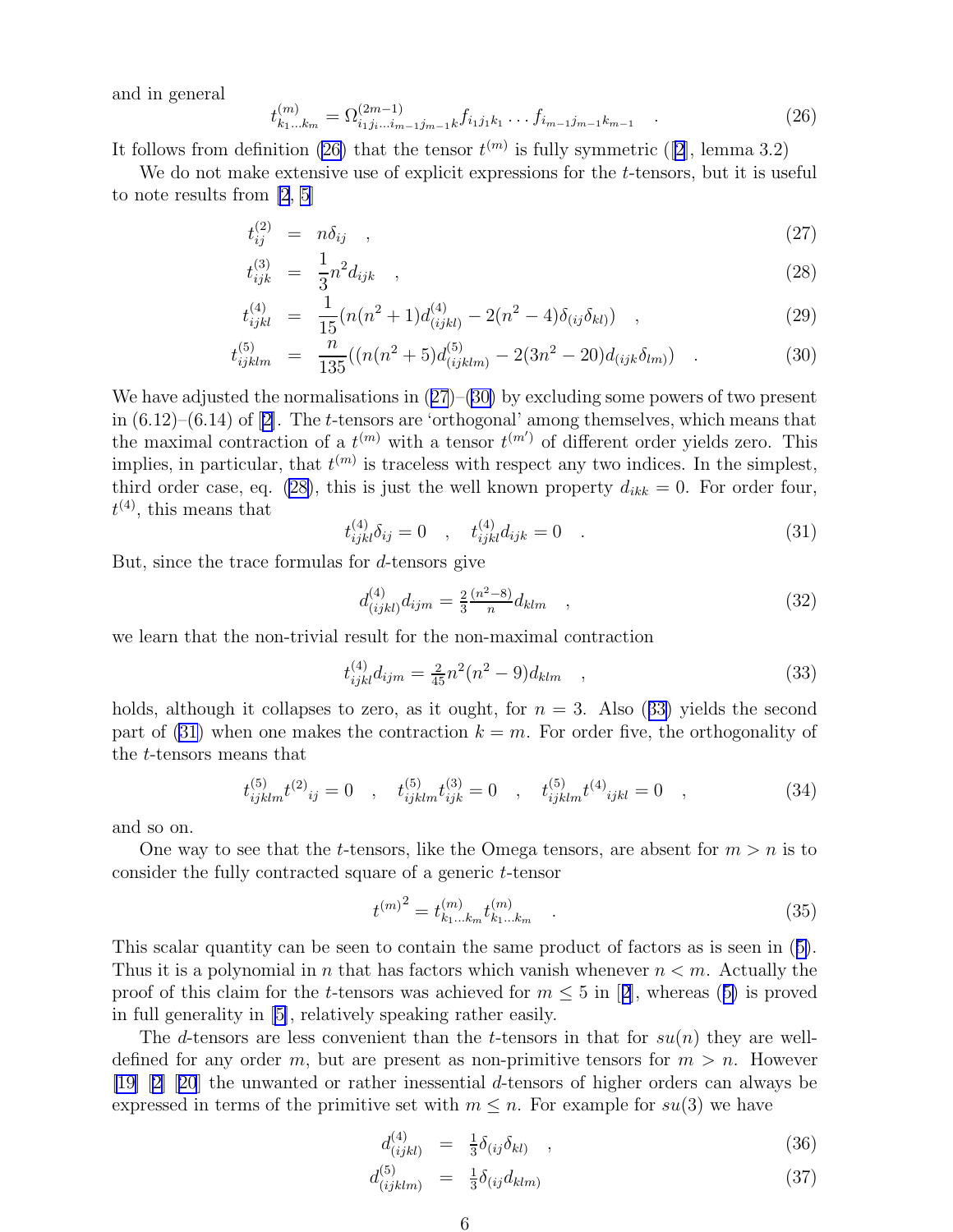<span id="page-6-0"></span>and, for  $su(4)$ ,

$$
d_{(ijklm)}^{(5)} = \frac{2}{3}\delta_{(ij}d_{klm)} \quad . \tag{38}
$$

The above expressions exhibit the non-primitive character of the symmetric tensors on their left hand sides. It becomes increasingly hard to supply such results for  $su(n)$  at higher *n*. Fortunately this is unnecessary. Further, as  $[5]$  shows, the *d*-tensors serve perfectly well for the definition of Omega tensors. If non-primitive d-tensors like  $(36)$  $(36)$ (38) are employed in the definition of tensors like those of Sec.2.2, when we know that no Omega tensor is allowed ([\[2\]](#page-14-0), Cor. 3.1), a vanishing result is obtained [\[5\]](#page-14-0). In follows that symmetric invariant tensors differing in non-primitive parts lead to the same Omega tensors.

#### 2.4 The Racah-Casimir operators

Given the t-tensor of eq. ([26\)](#page-5-0), we define, for  $su(n)$ , the generalised Casimir operator of rank m by means of

$$
C^{(m)} = t_{i_1 i_2 \dots i_m}^{(m)} X_{i_i} X_{i_2} \dots X_{i_m} \quad , \tag{39}
$$

where the  $X_i$  are the generators of of the Lie algebra [\(2\)](#page-1-0) of  $su(n)$ . The definition (39) produces each of the primitive  $su(n)$  Casimir operators of orders  $m \in \{2, 3, \ldots, n\}$ , and nothing else. This is so because the  $l \, su(n)$  Lie algebra cohomology cocycles and their associated Omega tensors are in one-to-one correspondence with the t-tensors and hence with the  $C^{(m)}$ . Had we used the d-tensors in (39) instead of the t-tensors, we would always thereby obtain commuting  $su(n)$  invariant operators, but of all orders for all  $su(n)$  so that all but  $l$  of them are non-primitive. For low enough n, we can derive results which show explicitly how some of the non-primitive operators so obtained can be written in terms of primitive ones. But, in the context of the present work, this is not important: use of (39) bypasses the problem entirely.

We should point out one consequence of the uniformity in m of the definitions  $(27)$  $(27)$ – $(30)$  $(30)$ of *t*-tensors. Eq.  $(27)$  $(27)$  $(27)$  implies

$$
C^{(2)} = t_{ij}^{(2)} X_i X_j = n X_i X_i \quad , \tag{40}
$$

with a possibly unexpected, but harmless, factor n. For example, for the  $su(3)$  representation  $(\lambda, \mu)$  in Dynkin coordinates, eq. (40) gives the eigenvalue

$$
c^{(2)}(\lambda, \mu) = (\lambda^2 + \lambda\mu + \mu^2 + 3\lambda + 3\mu) \quad , \tag{41}
$$

and, for the representation  $(\lambda, \mu, \nu)$  (*cf.* [[7\]](#page-14-0)) of su(4)

$$
c^{(2)}(\lambda,\mu,\nu) = \frac{1}{2}(3\lambda^2 + 4\mu^2 + 3\nu^2 + 4\lambda\mu + 2\lambda\nu + 4\mu\nu + 12\lambda + 6\mu + 12\nu) \quad . \tag{42}
$$

It may also be worth mentioning the result [[21](#page-15-0)] for the eigenvalue of the cubic Casimir operator of  $su(3)$ 

$$
c^{(3)}(\lambda,\mu) = \frac{1}{6}(\lambda + 2\mu + 3)(2\lambda + \mu + 3)(\lambda - \mu)
$$
 (43)

One may use the defining representations of  $su(3)$  and  $su(4)$  to check that the normalisations of  $(41)$ – $(43)$  give agreement with  $(39)$ ,  $(27)$  and  $(28)$  $(28)$  $(28)$ .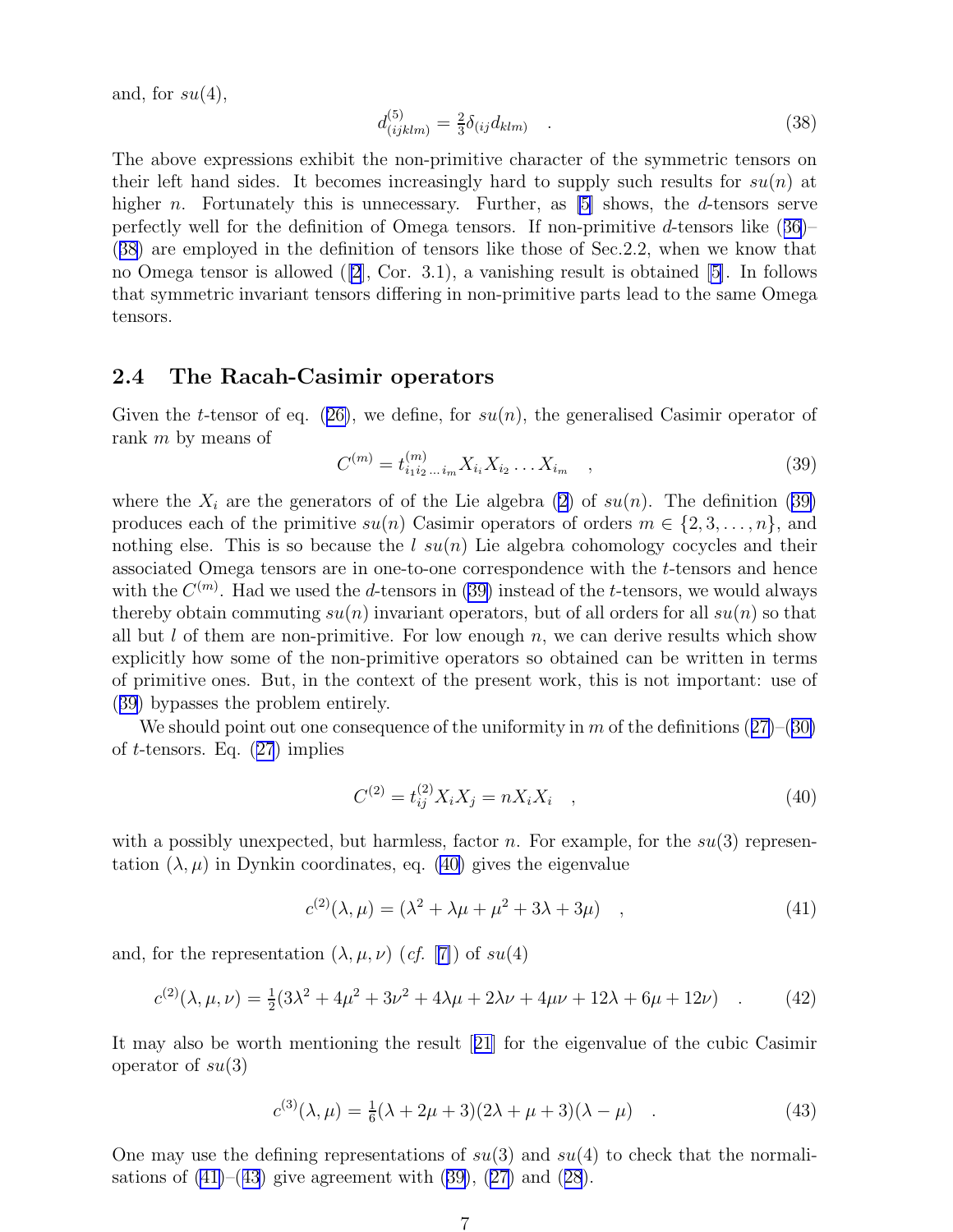## <span id="page-7-0"></span>3 The eigenvalues of the higher Casimir operators

For su(n) for large enough n,  $n \geq m$ , we defined the m-th order Casimir operator by means of [\(39\)](#page-6-0), where the  $X_i$  are the  $su(n)$  generators. This yields an invariant operator  $C^{(m)}(D)$  with eigenvalue  $c^{(m)}(D)$  in any representation  $X_i \mapsto D_i$  so that

$$
C^{(m)}(D) = c^{(m)}(D) I_{\dim D} \quad . \tag{44}
$$

Then, using [\(26\)](#page-5-0), we find

$$
c^{(m)}(D) \dim D = \text{Tr } C^{(m)}(D)
$$
  
\n
$$
= \Omega_{i_1 j_1 \dots i_{m-1} j_{m-1} k_m}^{(2m-1)} f_{i_1 j_1 k_1} \dots f_{i_{m-1} j_{m-1} k_{m-1}} \text{Tr } D_{k_1 \dots k_m}
$$
  
\n
$$
= (-i)^{m-1} \Omega_{i_1 j_1 \dots i_{m-1} j_{m-1} k_m}^{(2m-1)} \text{Tr } ([D_{i_1}, D_{j_1}] \dots [D_{i_{m-1}}, D_{j_{m-1}}] D_{k_m})
$$
  
\n
$$
= (-2i)^{m-1} \Omega_{i_1 j_1 \dots i_{m-1} j_{m-1} k_m}^{(2m-1)} \text{Tr } D_{[i_1 j_1 \dots i_{m-1} j_{m-1} k_m]} \quad . \tag{45}
$$

The first trace in (45), Tr  $D_{k_1...k_m}$  is in practice a unit weight symmetric trace Tr  $D_{(k_1} \ldots D_{k_m)}$ since  $t^{(m)}$  is symmetric and  $C^{(m)}(D)$  is given by ([39\)](#page-6-0) with  $X = D$ . For the last one we have written

$$
D_{[ij...s]} = D_{[i}D_j \dots D_{s]} \quad . \tag{46}
$$

We note here the transfer of the total antisymmetry from the Omega tensor to the trace of a product of  $(2m - 1)$  D's. This enables a crucial development since, as stated,  $Tr(D_{[i_1j_1...i_{m-1}j_{m-1}k_m]})$  must belong to the  $(2m-1)$ -cocycle space and, hence, has to be proportional to the only primitive,  $SU(n)$ -invariant, skewsymmetric,  $(2m - 1)$ -Omega tensor.

Hence (see also subsection 3.1) for any representation  $D$ , we may write

$$
\text{Tr } D_{[i_1 j_1 \dots i_{m-1} j_{m-1} k_m]} = \left(\frac{1}{4} i\right)^{m-1} \left(gdi\right)^{(m)}(D) \Omega_{i_1 j_1 \dots i_{m-1} j_{m-1} k_m}^{(2m-1)} \quad , \tag{47}
$$

thereby defining a quantity  $(gdi)^{(m)}(D)$  which depends on m and D and in general on the Lie algebra **g** in question. Since  $\mathfrak{g} = su(n)$  here,  $(gdi)^{(m)}(D)$  depends also on n. As noted above  $(qdi)$  is an acronym for generalised Dynkin index. Insertion of (47) into (45) immediately gives rise to one of the main results of this paper

$$
\dim D \, c^{(m)}(D) = 2^{(1-m)}(gdi)^{(m)}(D)\Omega^{(2m-1)^2} \quad . \tag{48}
$$

The importance of (48) is enhanced for  $su(n)$  by the availability of the explicit result ([5\)](#page-1-0), valid for all n and for all m relevant to that n value,  $m \leq n$ . The relationship of our discussion of  $c^{(m)}(D)$  and  $(gdi)^{(m)}(D)$  to the work of previous authors is reviewed in the introduction. Our presentation conforms fully to this for  $m = 2$ . Otherwise our approach differs form that of others in view of the primary role in it that is played by the Omega tensors. This feature is inherited from [[2](#page-14-0)], but ([5\)](#page-1-0) was not known when [\[2\]](#page-14-0) was written.

We believe the analysis described here for the  $A_l$  family of Lie algebras extends to other classical compact simple algebras, exhibiting similar attractive features, and in some fashion to the exceptional algebras. For example, the crucial property of 'orthogonality' among two t-tensors of different order follows from their general definition in terms of their respective  $\Omega$  cocycle tensors, and does not depend on the specific simple g being considered [\[2\]](#page-14-0). However the corresponding tensor calculus, and the analogue of the  $su(n)$ λ-matrix machinery is not yet developed sufficiently to produce simple expressions and formulas for all simple algebras.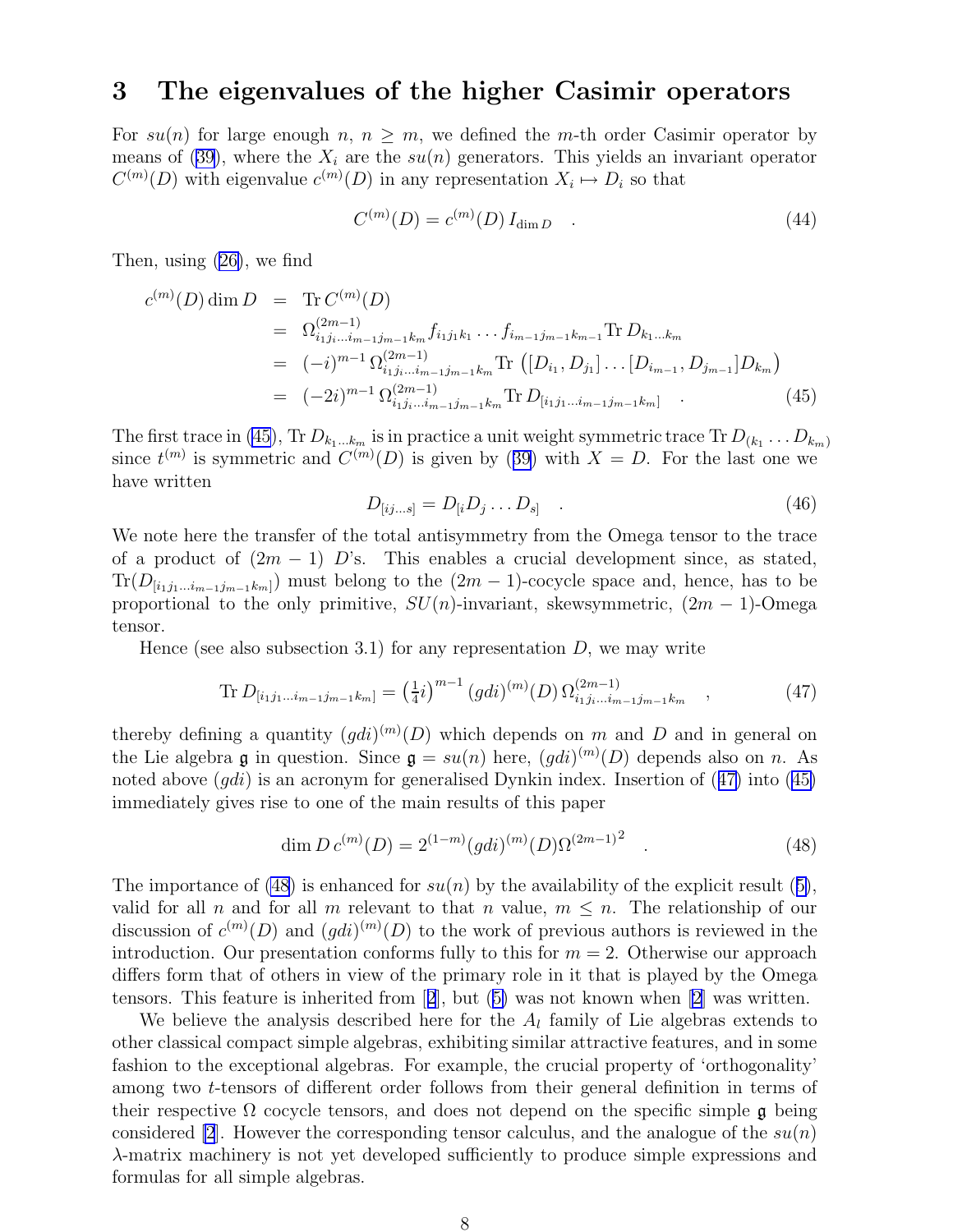#### <span id="page-8-0"></span>3.1 Another approach to ([47\)](#page-7-0)

We sketch here another means of justifying our use of ([47](#page-7-0)).

We have by now familiar steps

$$
\text{Tr}\ D_{[i_1j_1\ldots i_{m-1}j_{m-1}k_m]} = \left(\frac{1}{2}i\right)^{m-1} f^{k_1}{}_{[i_1j_1}\ldots f^{k_{m-1}}{}_{i_{m-1}j_{m-1}]} \text{Tr}\ D_{k_1\ldots k_m} \quad . \tag{49}
$$

It is legitimate to insert round brackets first to enclose the set  $k_1 \ldots k_{m-1}$  of indices, and then by use of the cyclic property of the trace to extend them to enclose the full set  $k_1 \ldots k_m$ . Now we may refer to the discussion in [[2](#page-14-0)] for the construction of a basis for the vector space of  $su(n)$ -invariant symmetric tensors like Tr  $D_{(k_1...k_m)}$ . The term in the expansion of Tr  $D_{(k_1...k_m)}$  with respect to this basis which involves  $d_{(k_1...k_m)}^{(m)}$  $\binom{m}{(k_1...k_m)}$  is the significant one for our argument. Use of it immediately gives rise to a result for  $\text{Tr } D_{[i_1j_1...i_{m-1}j_{m-1}k_m]}$ of the form ([47](#page-7-0)). All the other terms of the expansion are made up of symmetrised products of lower order d-tensors, and give rise to vanishing contributions to ([47\)](#page-7-0) in view of Jacobi identities, as shown in [[5](#page-14-0)].

## 4 Application to certain classes of representations of  $su(n)$

We consider here several important classes of representations of  $su(n)$ , including the fundamental ones, for which one may provide a definition that applies uniformly for all  $\boldsymbol{n}.$ 

### 4.1 The fundamental defining representation  $\mathcal F$  of  $su(n)$

The representation  $\mathcal F$  is defined by ([10\)](#page-2-0) where the Gell-Mann lambda-matrices [[13\]](#page-15-0) are subject to

$$
\text{Tr}\,\lambda_i = 0 \quad , \quad \text{Tr}\,\lambda_i \lambda_j = 2\delta_{ij} \quad , \quad \lambda_i^{\dagger} = \lambda_i \quad , \tag{50}
$$

$$
\lambda_i \lambda_j = \frac{2}{n} \delta_{ij} + (d + if)_{ijk} \lambda_k \quad , \tag{51}
$$

valid for all  $su(n)$ ,  $n \geq 3$ .

Using notation like that defined by ([46](#page-7-0)), we quote from [\[5\]](#page-14-0) the result for the trace of the fully antisymmetric product of an *odd* number of  $(2m - 1)$  lambda matrices

$$
\operatorname{Tr} \lambda_{[i_1 j_1 \dots i_{m-1} j_{m-1} k]} = 2i^{m-1} \Omega_{[i_1 j_1 \dots i_{m-1} j_{m-1} k]} \quad . \tag{52}
$$

We may now use ([10](#page-2-0)) to substitute  $\mathcal{F}_i$  for  $\lambda_i$  in (52), and deduce from [\(45\)](#page-7-0), that

$$
nc^{(m)}(\mathcal{F}) = 2^{(-m+1)} \Omega^{(2m-1)^2}
$$
\n(53)

so that [\(48\)](#page-7-0) gives

$$
(gdi)^{(m)}(\mathcal{F}) = 1 \quad , \tag{54}
$$

which also follows by comparing (52) and ([47\)](#page-7-0).

This result applies to all  $su(n)$  and for any  $m \leq n$ . Eqs. (53) and the explicit expression ([5](#page-1-0)) for  $\Omega^{(2m-1)^2}$  show that  $(gdi)^{(m)}(\mathcal{F})$  is zero otherwise. Eq. (54) does not itself provide new information (see table 2 of [\[9\]](#page-14-0)) but (53) presents its information in a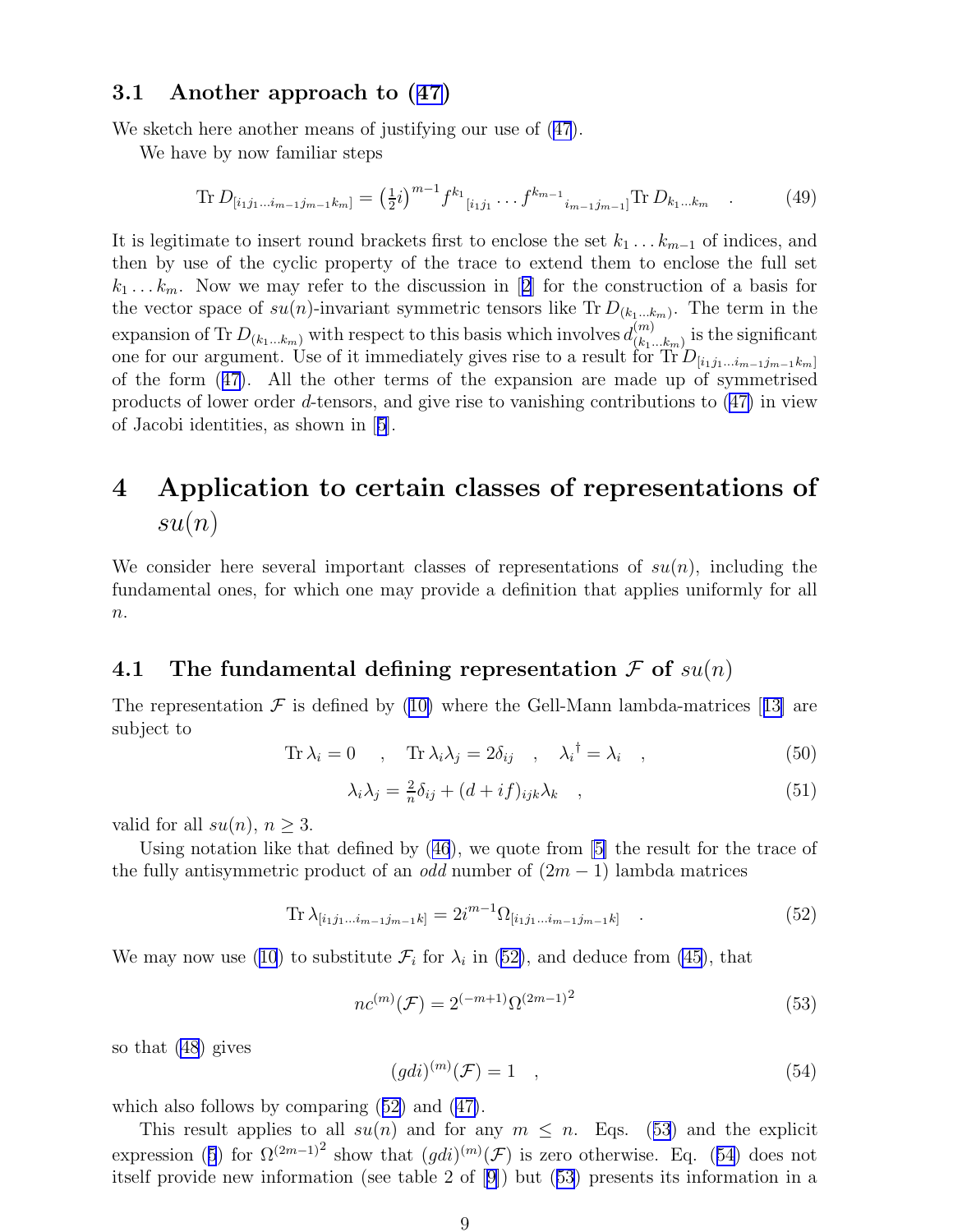<span id="page-9-0"></span>way that perhaps is. In this context, it may be worthwhile to display some formulas for eigenvalues in full detail

$$
c^{(2)}(\mathcal{F}) = \frac{1}{2}(n^2 - 1) \quad , \tag{55}
$$

$$
c^{(3)}(\mathcal{F}) = \frac{1}{12}(n^2 - 1)(n^2 - 4) \quad , \tag{56}
$$

$$
c^{(4)}(\mathcal{F}) = \frac{1}{180}(n^2 - 1)(n^2 - 4)(n^2 - 9) \quad , \tag{57}
$$

$$
c^{(5)}(\mathcal{F}) = \frac{1}{1680} (n^2 - 1)(n^2 - 4)(n^2 - 9)(n^2 - 16) \quad . \tag{58}
$$

The factors that make  $c^{(m)}(\mathcal{F})$  vanish when  $m > n$  are visible here: the last factor above is  $(n^2 - (m-1)^2)$ , and a non-zero result requires  $n \geq m$ .

### 4.2 The adjoint representation ad of  $su(n)$

The adjoint representation ad of the  $su(n)$  algebra is defined by means of

$$
X_i \mapsto ad_i \quad , \quad (ad_i)_{jk} = -if_{ijk} \quad . \tag{59}
$$

We do not possess a general formula for the factor  $\mu$  that occurs in

$$
\text{Tr}\, ad_{[i_1...i_{2m-1}]} = \mu \Omega_{[i_1...i_{2m-1}]} \quad . \tag{60}
$$

However it is easy to prove that for m *odd* the trace in (60) vanishes, so that  $c^{(m)}(ad) = 0$ for all odd m. Since the matrices of the adjoint representation of any simple Lie algebra are antisymmetric, we find e.g. that

$$
\operatorname{Tr} ad_{[ijkpq]} = \operatorname{Tr} (ad_{[ijkpq]})^T = -\operatorname{Tr} ad_{[qpkji]} = -\operatorname{Tr} ad_{[ijkpq]} = 0.
$$
 (61)

For m even no such conclusion follows: the same steps applied to, say, the sevenfold trace do not give zero, because now an odd permutation is required at the last step to restore the indices to their original order.

It remains to look at the even cases  $m = 2, 4$  and  $m = 6$ , each by a separate calculation to get explicit formulas for  $c^{(m)}(ad)$  for  $su(n)$ . The results are

$$
c^{(2)}(ad) = n^2 \quad , \tag{62}
$$

$$
c^{(4)}(ad) = \frac{2^3}{6!} n^2 (n^2 - 4)(n^2 - 9) \quad , \tag{63}
$$

$$
c^{(6)}(ad) = \frac{2^5}{10!} n^2 \prod_{k=2}^5 (n^2 - k^2) , \qquad (64)
$$

from which we may conjecture that, for arbitrary even p,

$$
c^{(p)}(ad) = \frac{2^{p-1}}{[2(p-1)]!} n^2 \prod_{k=2}^{p-1} (n^2 - k^2) , \qquad (65)
$$

whereas  $c^{(odd)}(ad) = 0$ .

The generalised Dynkin indices are then

$$
(gdi)^{(2)}(ad) = 2n \t (66)
$$

$$
(gdi)^{(3)}(ad) = 0 \t\t(67)
$$

- $(gdi)^{(4)}(ad) = 2n ,$  (68)
- $(gdi)^{(5)}(ad) = 0$ , (69)

$$
(gdi)^{(6)}(ad) = 2n \quad , \tag{70}
$$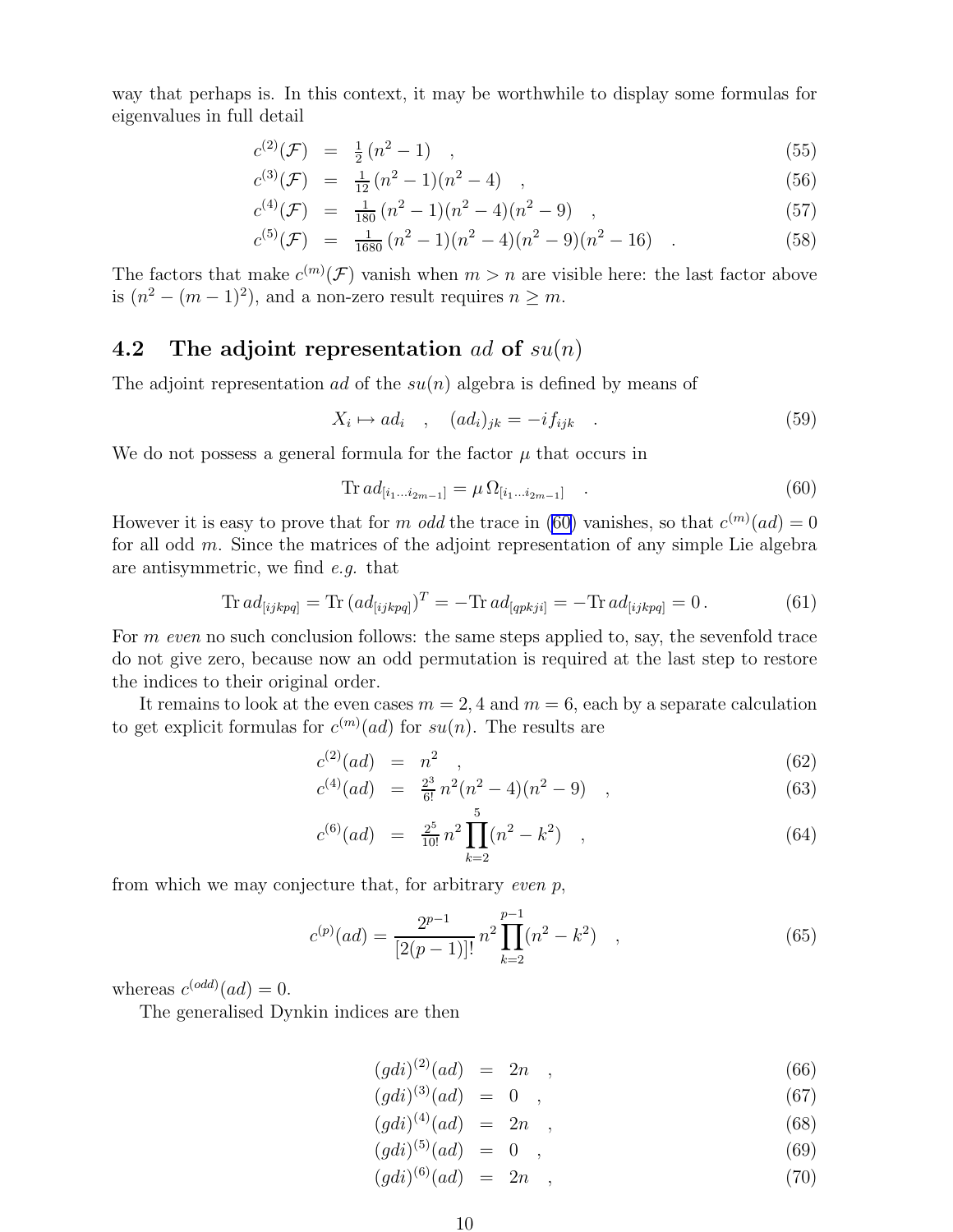<span id="page-10-0"></span>etc. We recall that  $\mathcal{C}^{(6)}$  is absent for  $n < 6$  (eq. [\(64\)](#page-9-0) contains explicit factors that reflect this), and hence note that [\(70\)](#page-9-0) really only applies when  $n \geq 6$ . See also remarks that follow  $(103)$ . Results  $(66)$  $(66)$  $(66)$  and  $(68)$  agree with results in [[16](#page-15-0)].

The proof of ([62\)](#page-9-0) is easy. To obtain ([63\)](#page-9-0) we use

$$
\operatorname{Tr} ad_{[ijklpqr]} = \left(\frac{1}{2}i\right)^3 f^a{}_{[ij} f^b{}_{kl} f^c{}_{pq]} \operatorname{Tr} (ad_r \, ad_{(abc)}) = \left(\frac{1}{4}i\right)^3 2n \, \Omega_{ijklpqr} \quad . \tag{71}
$$

To perform the last step, a result from [\[2\]](#page-14-0) is employed

$$
\text{Tr}\,\left(ad_r\,ad_{(abc)}\right) = \frac{n}{4}d^{(4)}_{(abcr)} + 2\delta_{(ab}\delta_{cr)}\quad.\tag{72}
$$

In fact the second term of (72) does not contribute to (71) because it is non-primitive.

The proof of ([64\)](#page-9-0) similarly requires the formula

$$
\text{Tr}\,ad_{(abcdef)} = \frac{n}{16}\,d^{(6)}_{(abcdef)} + \dots \quad , \tag{73}
$$

where the dots denote terms which do not contribute to ([64](#page-9-0)). One obtains this result by a method similar to that sketched in [[2\]](#page-14-0) to derive (A21) there. This requires a preliminary result

$$
\operatorname{Tr} ad_{(abcd} D_{e)} = \frac{n}{8} d^{(5)}_{(abcde)} + \delta_{(ab} d_{cde)} \quad , \tag{74}
$$

where  $(D_i)_{jk} = d_{ijk}$ . The deduction of each of the last two results entails a considerable amount of effort, making liberal use of identities found in the appendix to [[2](#page-14-0)].

#### 4.3 The reducible representation D

The representation  $\mathcal{D}$  of  $\mathfrak{g} = su(n)$ , of dimension  $2^{[\dim \mathfrak{g}/2]} = 2^{[(n^2-1)/2]}$ , has been described in the introduction. However in this case again, we lack an explicit analogue of ([52\)](#page-8-0). Again too the odd order Casimir operators have zero eigenvalues. To show this is true, we note there exists a matrix C such that

$$
C\gamma_i C^{-1} = \pm \gamma_i^T \quad , \tag{75}
$$

with the sign depending on dim g. Hence in general  $(S_i \equiv \mathcal{D}(X_i))$ 

$$
S_i = -\frac{1}{4} i f_{ijk} \gamma_j \gamma_k \quad , \quad [S_i, S_j] = f_{ijk} S_k \quad , \tag{76}
$$

obeys

$$
S_i^T = -CS_iC^{-1} \quad . \tag{77}
$$

This is sufficient to allow steps like those used in ([60\)](#page-9-0) to complete the demonstration, since the matrix  $C$  is invisible within the trace. To get non-vanishing results we look at m even, this time confining ourselves to the cases  $m = 2$  and  $m = 4$ . We have

$$
c^{(2)}(\mathcal{D}) = \frac{n}{8}\Omega^{(3)^2} \tag{78}
$$

$$
c^{(3)}(\mathcal{D}) = 0 \tag{79}
$$

$$
c^{(4)}(\mathcal{D}) = -\frac{n}{64} \Omega^{(7)^2} \quad , \tag{80}
$$

and hence

$$
(gdi)^{(2)}(\mathcal{D}) = \frac{n}{4}(\dim \mathcal{D}) \tag{81}
$$

$$
(gdi)^{(3)}(\mathcal{D}) = 0 \tag{82}
$$

$$
(gdi)^{(4)}(\mathcal{D}) = -\frac{n}{8}(\dim \mathcal{D}) \quad . \tag{83}
$$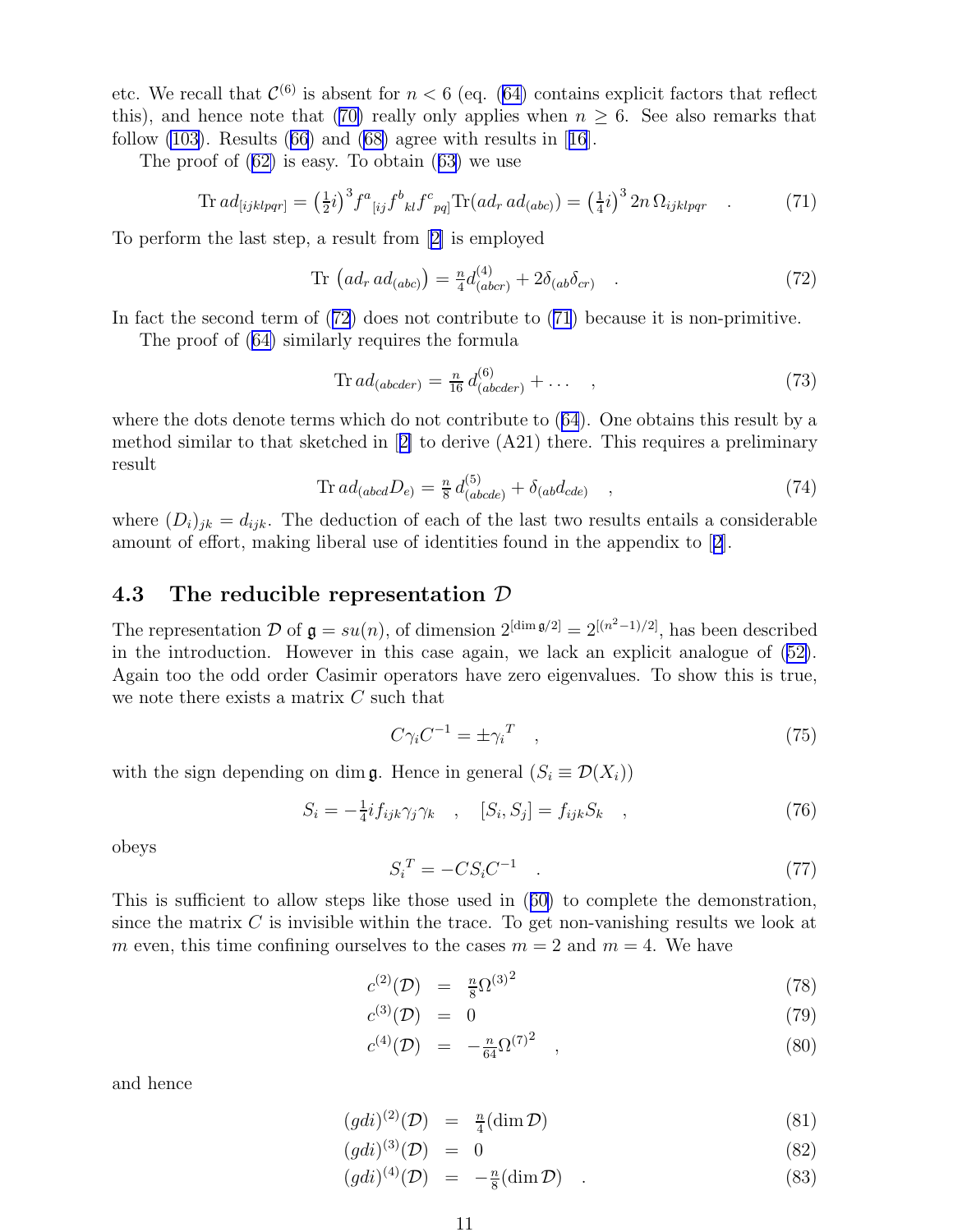<span id="page-11-0"></span>We have already noted that  $\mathcal{D}$  is a direct sum of  $2^{[(n-1)/2]}$  copies of the irreducible representation  $\delta = (1, \ldots, 1)$  of  $su(n)$  [\[15\]](#page-15-0), and that dim  $\mathcal{D} = 2^{[(n^2-1)/2]}$ . It follows that the indices given by ([81](#page-10-0)) and [\(83\)](#page-10-0) are in all cases integers.

We remark also that the results ([78\)](#page-10-0)–([80\)](#page-10-0) apply also to the representation  $\delta$  of  $su(n)$ since  $\mathcal D$  is a direct sum of copies of  $\delta$ .

For su(3), for which  $\delta$  coincides with the adjoint representation,  $\mathcal D$  comprises two copies of ad,  $c^{(2)}(\mathcal{D}) = c^{(2)}(\delta) = c^{(2)}(ad) = 9$  (eq. ([62\)](#page-9-0)), but

$$
(gdi)^{(2)}(\mathcal{D}) = 2(gdi)^{(2)}(ad) \quad , \tag{84}
$$

as is to be expected since by eq. ([47\)](#page-7-0) the dimension of the representation enters into the definition of the Dynkin index.

The easier of the proofs known to us for [\(80\)](#page-10-0) follows the same lines as the proof of ([62](#page-9-0)). It therefore requires the result

Tr 
$$
(S_d S_{(abc)}) = -\frac{n}{64} d^{(4)}_{(abcd)} (\dim \mathcal{D}) + \frac{3n^2 - 8}{64} \delta_{(ab} \delta_{cd)} (\dim \mathcal{D})
$$
, (85)

which is proved in much the same way as  $(A.11)$  in [\[2](#page-14-0)] is proved. Some non-trivial work on traces of gamma matrices is involved. Also, as for [\(72\)](#page-10-0), the second term of (85) does not contribute to the derivation of ([83\)](#page-10-0). The minus sign in [\(83\)](#page-10-0) may be noted. It is not exceptional: the tables of [[9\]](#page-14-0) have plenty of negative entries.

### 4.4 The representations  $S_p$  of highest weight  $(p, 0, \ldots, 0)$

The representations  $S_p$  carried by totally symmetric  $su(n)$  tensors of rank p, the defining representation F being the case with  $p = 1$ , *i.e.*  $\mathcal{S}_1 = \mathcal{F} = \mathcal{F}^1$ . We can extend the results obtained for  $\mathcal{F} = (1, 0, \dots, 0)$  easily to  $\mathcal{S}_2$  for which we define matrices

$$
(M_i)_{a_1 a_2, b_1 b_2} = \delta_{(a_1}^{(b_1)} \lambda_{i a_2})^{b_2} . \tag{86}
$$

It is easy to check that (86) satisfies ([2\)](#page-1-0). As previous sections indicate, what one needs for the calculation of generalised Dynkin indices in our approach is the evaluation of traces

$$
\operatorname{Tr} D_{(a} D_b \dots D_s) \quad . \tag{87}
$$

It is easy to use (86) to compute

$$
\operatorname{Tr} M_i M_j = \frac{1}{2}(n+2)\delta_{ij} \tag{88}
$$

$$
\text{Tr } M_{(i}M_jM_{k)} = \frac{1}{4}(n+4)d_{ijk} \tag{89}
$$

$$
\text{Tr } M_{(i}M_jM_kM_{l)} = \frac{1}{8}(n+8)d_{(ijkl)}^{(4)} + \dots \quad , \tag{90}
$$

where the dots indicate lower order terms known but known also, because of Jacobi identities, not to contribute to the calculation of the eigenvalues  $c^{(4)}(\mathcal{S}_2)$ . Thus we find that all results agree with

$$
(gdi)^{(m)}(S_2) = n + 2^{m-1} \quad . \tag{91}
$$

To proceed further it is advisable to use heavier duty methods. Bird-track methods allow us to subsume the calculations just done into the treatment of the general  $p$  case, by dealing with the totally symmetrised p-fold direct products of defining representations.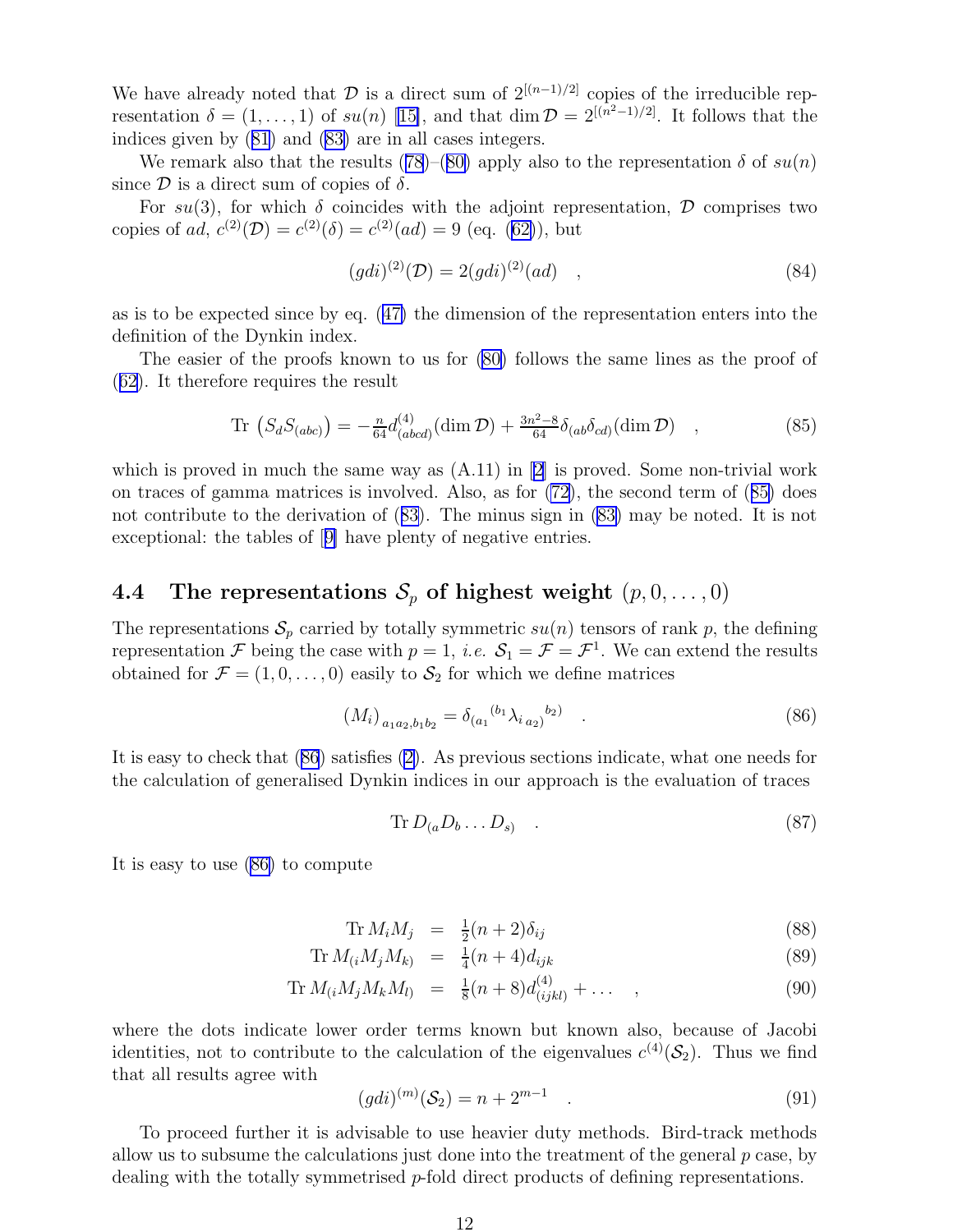<span id="page-12-0"></span>Our results include the following

$$
(gdi)^{(m)}(S_p) = \frac{(n+p)!}{(p-1)!(n+1)!} \quad , \quad m=2 \quad ; \tag{92}
$$

$$
= \frac{(n+p)!}{(p-1)!(n+2)!}(n+2p) , \quad m=3 ; \qquad (93)
$$

$$
= \frac{(n+p)!}{(p-1)!(n+3)!}(n^2 - n + 6pn + 6p^2) , \quad m = 4 . \tag{94}
$$

The result [\(91\)](#page-11-0) for  $S_2$  of course conforms to these results. To derive these expressions, we employ results for totally symmetrised traces that appear in [\[16\]](#page-15-0) as eqs.  $(12.69)$ – $(12.71)$ . We note also from [[16](#page-15-0)] the diagram (12.64) used to define the matrices of  $(p, 0, \ldots, 0)$ , and the essential results (5.19) and (5.23) given in the valuable chapter in [[16](#page-15-0)] on permutations.

# 4.5 The l fundamental representations  $\mathcal{F}^s$  of  $su(n)$

The representation  $\mathcal{F}^2 = (0, 1, 0, \ldots, 0)$  of  $su(n)$  is the antisymmetric part of the direct product  $\mathcal{F} \otimes \mathcal{F}$ , where  $\mathcal{F} = \mathcal{F}^1$  is the defining representation of  $su(n)$ . Thus we define for  $\mathcal{F}^2$  the matrices

$$
(N_i)_{a_1 a_2, b_1 b_2} = \delta_{[a_1}^{[b_1} \lambda_{i a_2]}^{b_2]} \quad . \tag{95}
$$

This differs form [\(86\)](#page-11-0) only in that round symmetrisation brackets are replaced by square antisymmetrisation brackets. We find the following results

$$
\text{Tr } N_i N_j = \frac{1}{2}(n-2)\delta_{ij} \tag{96}
$$

$$
\text{Tr}\, N_{(i}N_{j}N_{k)} = \frac{1}{4}(n-4)d_{ijk} \tag{97}
$$

$$
\text{Tr } N_{(i} N_j N_k N_l) = \frac{1}{8} (n-8) d^{(4)}_{(ijkl)} + \dots \quad . \tag{98}
$$

Again all these results agree with the general statement

$$
(gdi)^{(m)}(\mathcal{F}^2) = n - 2^{m-1} \quad . \tag{99}
$$

It is of clear interest to proceed further down the antisymmetrisation path. For  $su(n)$ , the totally antisymmetrised parts of the s-fold products of defining representations correspond to the fundamental representations  $\mathcal{F}^s$  of  $su(n)$  for  $s = 1, 2, \ldots, l = (n-1), i.e.$  $\mathcal{F}^s$  has a one in the s-th place of its Dynkin coordinate description and zeros elsewhere: its highest weight is the s-th fundamental dominant weight.

Using bird-track methods, we find

$$
(gdi)^{(m)}(\mathcal{F}^s) = \frac{(n-2)!}{(s-1)!(n-s-1)!}, \quad m=2 \quad ; \tag{100}
$$

$$
= \frac{(n-3)!}{(s-1)!(n-s-1)!}(n-2s) , \quad m=3 ; \qquad (101)
$$

$$
= \frac{(n-4)!}{(s-1)!(n-s-1)!}(n^2+n-6sn+6s^2) , \quad m=4 . \quad (102)
$$

The result (99) for  $s = 2$  conforms to these results; for  $s=1$  we get  $(gdi)^{(m)}(\mathcal{F}^1)=1$ , which also follows from  $(92)$ – $(94)$  for  $p=1$  as it should. Results analogous to  $(100)$ – $(102)$  for  $m = 5$  and  $m = 6$  have also been computed. For  $s = 2$  they each agree with (99). When  $s = 3$  we have

$$
(gdi)^{(5)}(\mathcal{F}_3) = \frac{1}{2}(n-6)(n-27) \quad . \tag{103}
$$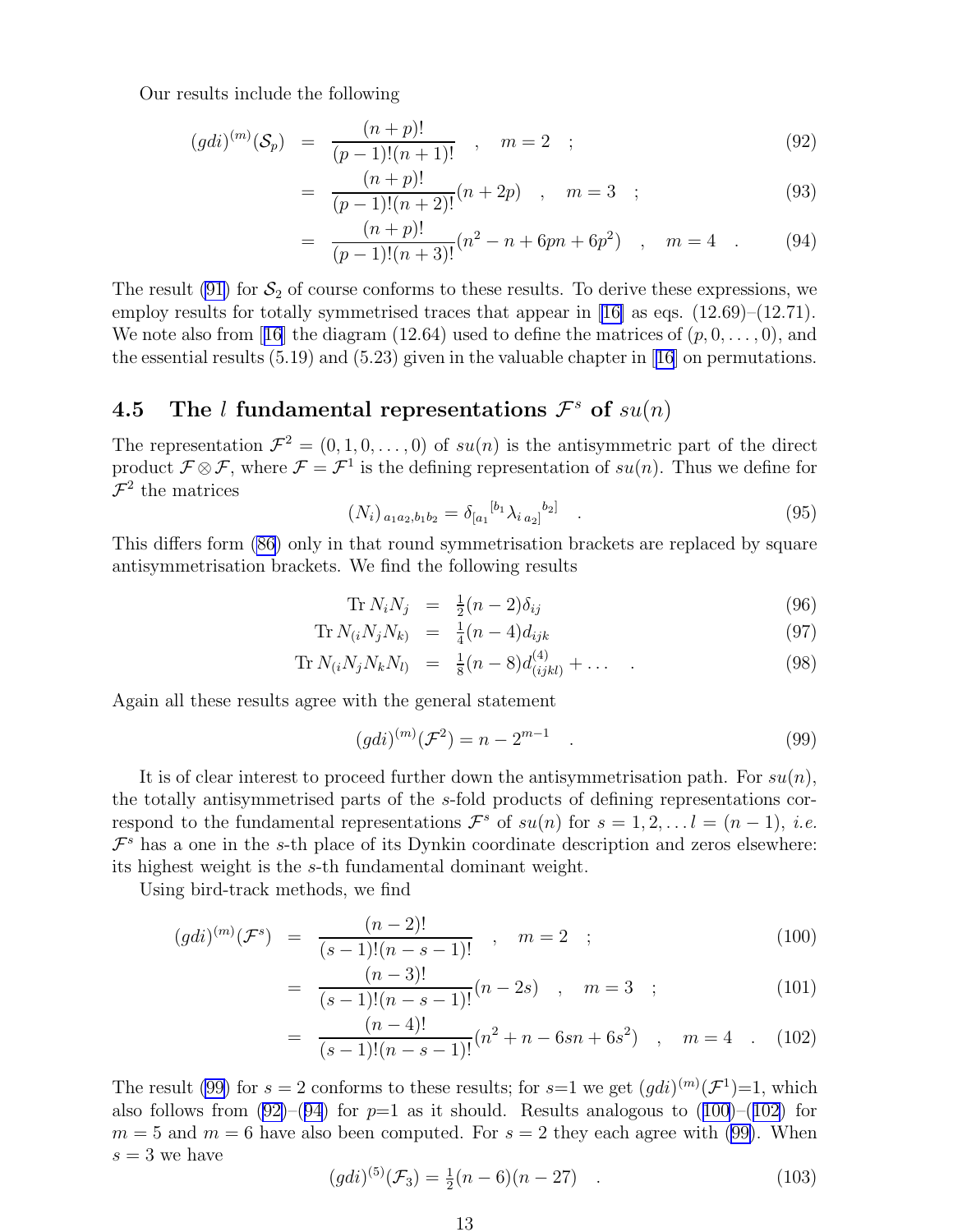Since  $su(n)$  has a fifth order Casimir operator only for  $n \geq 5$ , ([103\)](#page-12-0) applies only for such n. It gives 11 for  $n = 5$  and vanishes for  $n = 6$ , but is non-zero for all larger n except  $n = 27$ . In other words  $c^{(5)}(\mathcal{F}_3)$  vanishes when  $n = 6$  in virtue of its  $(gdi)$  factor rather than its  $\Omega$  factor.

To obtain these results we have followed methods for the antisymmetric case analogous to those of the previous section for the symmetric case. Permutation lemmas (5.19) and (5.23) of [\[16](#page-15-0)] expedite the work.

The results of this section permit the evaluation of all the indices of all the fundamental representations of  $su(n)$  for all  $n \leq 6$ . These are presented in tables in Sec. 5.

The results of ([92](#page-12-0))–[\(94\)](#page-12-0) are very closely related to results to be found in chapter 16 of [[16](#page-15-0)]. Although no such statement holds for  $(100)$  $(100)$ – $(102)$  $(102)$ , all the tools needed to derive them were found in [[16](#page-15-0)] polished and ready for use.

## 5 Tables of indices for  $su(n)$  for  $n \leq 6$

The  $(gdi)$  indices presented in the tables that follow have been deduced from  $(99)$  $(99)$  $(99)$ – $(103)$  $(103)$ one easy check is available. If  $X_i \mapsto D_i$  defines the representation D of  $su(n)$ , then

$$
X_i \mapsto \bar{D}_i = -D_i^T \tag{104}
$$

defines the representation  $\bar{D}$  of  $su(n)$ . It then follows that

$$
c^{(m)}(D) = \pm c^{(m)}(\bar{D}) \quad , \tag{105}
$$

where the plus applies to even m and the minus to m odd. The data in the tables below conforms to this. Further some entries for  $su(4)$  and  $su(6)$  agree with the consequence of (105) that odd Casimir operators have zero eigenvalues for self-conjugate representations.

| Generalised Dynkin indices of $su(3)$ |                                                   |  |  |
|---------------------------------------|---------------------------------------------------|--|--|
|                                       | $su(3)$   $s = 1$ or $(1,0)$   $s = 2$ or $(0,1)$ |  |  |
| $m=2$                                 |                                                   |  |  |
| $m=3$                                 |                                                   |  |  |

| Generalised Dynkin indices of $su(4)$ |  |                                                                    |  |  |  |  |
|---------------------------------------|--|--------------------------------------------------------------------|--|--|--|--|
| su(4)                                 |  | $s = 1$ or $(1,0,0)$   $s = 2$ or $(0,1,0)$   $s = 3$ or $(0,0,1)$ |  |  |  |  |
| $m=2$                                 |  |                                                                    |  |  |  |  |
| $m=3$                                 |  |                                                                    |  |  |  |  |
| $m=4$                                 |  |                                                                    |  |  |  |  |

| Generalised Dynkin indices of $su(5)$ |  |                                                                                         |  |  |  |
|---------------------------------------|--|-----------------------------------------------------------------------------------------|--|--|--|
| su(5)                                 |  | $ s=1$ or $(1,0,0,0)$ $ s=2$ or $(0,1,0,0)$ $ s=3$ or $(0,0,1,0)$ $ s=4$ or $(0,0,0,1)$ |  |  |  |
| $m=2$                                 |  |                                                                                         |  |  |  |
| $m=3$                                 |  |                                                                                         |  |  |  |
| $m=4$                                 |  |                                                                                         |  |  |  |
| $m=5$                                 |  |                                                                                         |  |  |  |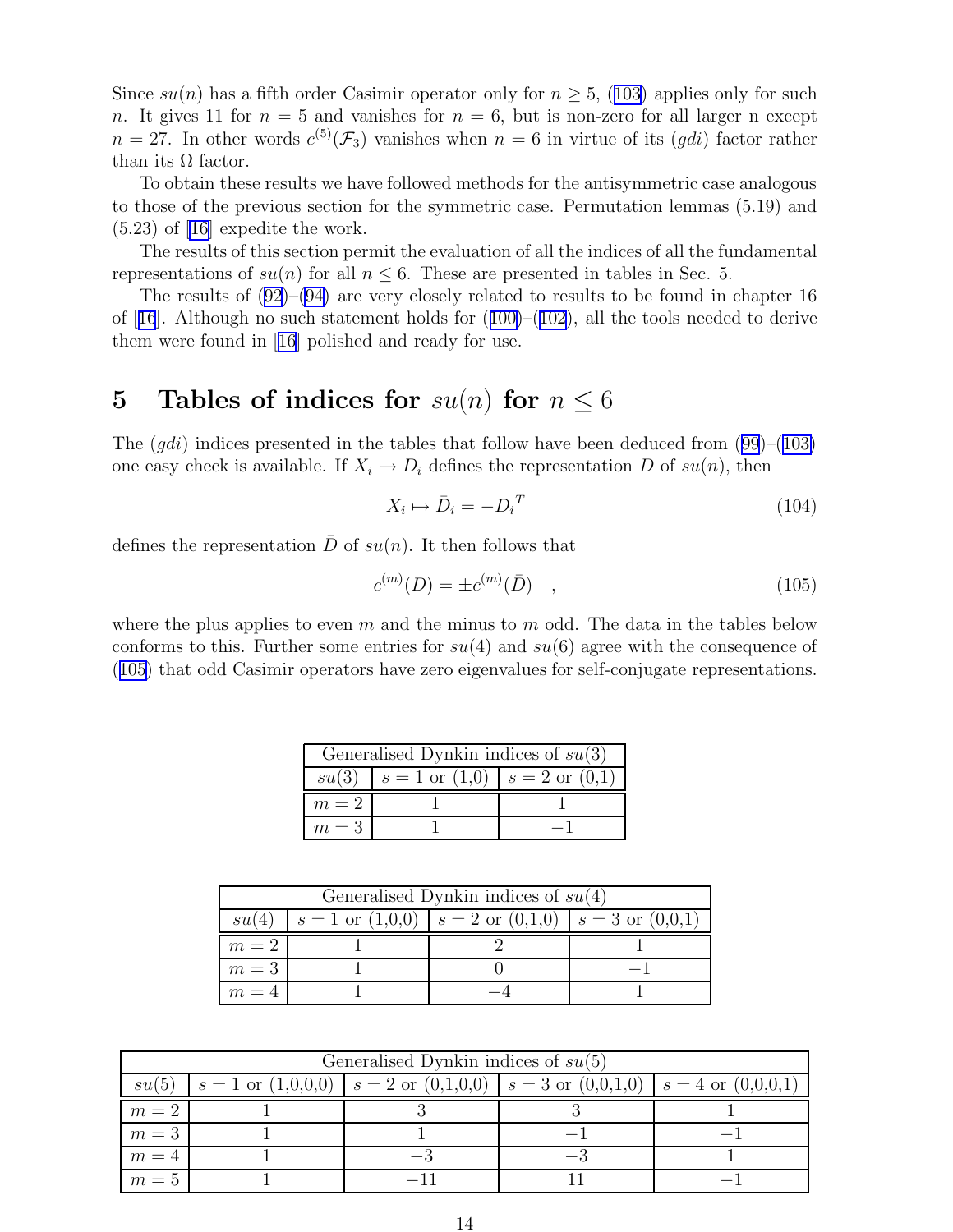<span id="page-14-0"></span>

| Generalised Dynkin indices of $su(6)$ |  |       |    |       |  |  |
|---------------------------------------|--|-------|----|-------|--|--|
| su(6)                                 |  |       |    |       |  |  |
| $m=2$                                 |  |       |    |       |  |  |
| $m=3$                                 |  |       |    |       |  |  |
| $m=4$                                 |  |       |    |       |  |  |
| $m=5$                                 |  | $-10$ |    |       |  |  |
| $m=6$                                 |  | $-26$ | 66 | $-26$ |  |  |

Acknowledgements. This work was partly supported by the DGICYT, Spain (#PB) 96-0756) and PPARC, UK. AJM thanks the Dpto. de Física Téorica, University of Valencia, for hospitality during two recent visits when research on the present paper was performed.

## References

- [1] J. A. de Azcárraga and J. C. Pérez Bueno, *Higher-order simple Lie algebras*, Commun. Math. Phys. 184, 669–681 (1997)
- [2] J.A. de Azcárraga, A.J. Macfarlane, A.J. Mountain and J.C. Pérez Bueno, *Invari*ant tensors for simple groups, Nucl. Phys.  $\bf{B}$  510, 657–687 (1998)
- [3] J.A. de Azcárraga and J.M. Izquierdo, Lie groups, Lie algebras, cohomology and some applications in physics, Cambridge Univ. Press, Cambridge U.K. (1995).
- [4] C. Chevalley and S. Eilenberg, Cohomology theory of Lie groups and Lie algebras, Trans. Am. Math. Soc. 63, 85–124 (1948)
- [5] J.A. de Azcárraga and A.J. Macfarlane, *Compilation of identities for the anti*symmetric tensors of the higher cocycles of  $su(n)$ , FTUV–00-0623, IFIC–00-23, DAMTP–2000-18
- [6] E.B. Dynkin, Semisimple subalgebras of semisimple Lie algebras, Math. Sbornik 30, 349–462 (1952) (Amer. Math. Soc. Transl. (2) 6, 111–378 (1957))
- [7] R. Slansky, Group theory for unified model building, Phys. Rep. 79, 1–128 (1981)
- [8] J. Patera, R.T. Sharp and P. Winternitz, Higher indices of group representations, J. Math. Phys. 17, 1972-1979 (1976)
- [9] T. van Ritbergen, A.N. Schellekens and J.A.M Vermaseren, Group theory factors for Feynman diagrams, Int. J. Mod. Phys.  $A14$ , 41–96 (1999)
- [10] S. Okubo, Modified fourth-order Casimir invariants and indices for simple Lie algebras, J. Math. Phys. 23, 8–20 (1982)
- [11] S. Okubo and J. Patera, General indices of simple Lie algebras and symmetrized product representations, J. Math. Phys. 24, 2722–2733 (1983); General indices of representations and Casimir invariants, ibid. 25, 219–227 (1983)